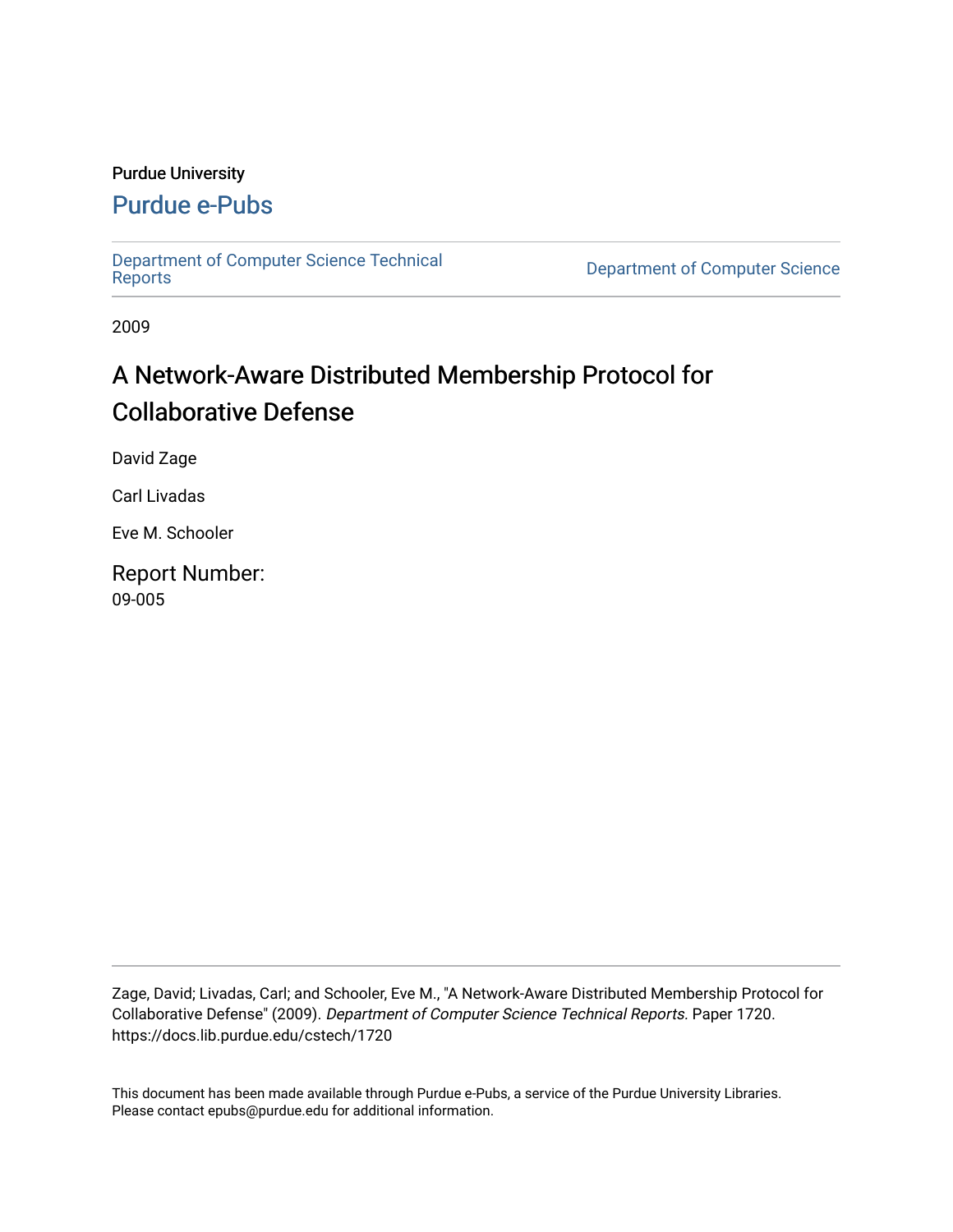## **A Network-Aware Distributed Membership Protocol for Collaborative Defense**

David Zage Carl Livadas Eve M. Schooler

CSD TR #09-005 May 2009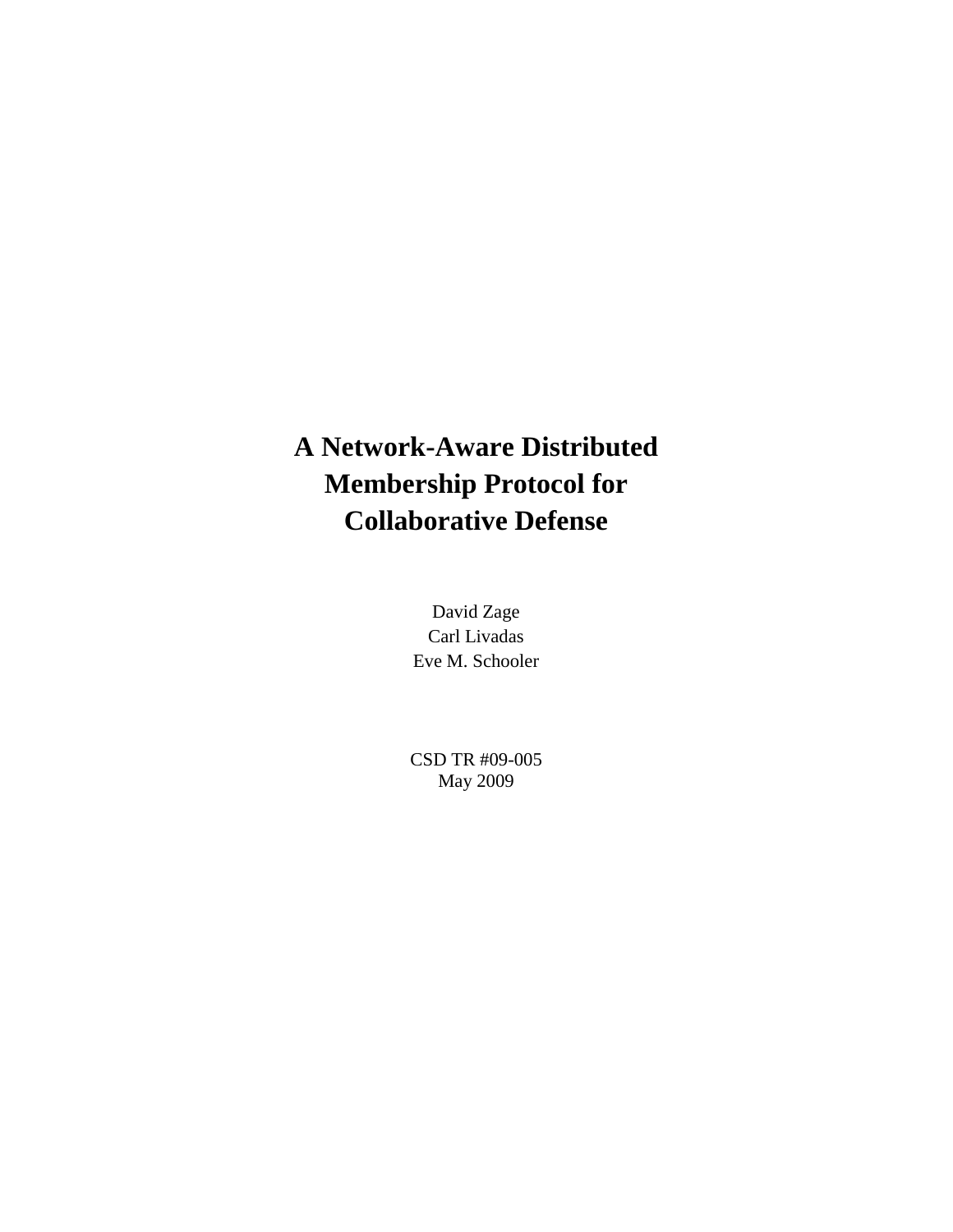# A Network-Aware Distributed Membership Protocol for Collaborative Defense

David Zage, Carl Livadas, and Eve M. Schooler zagedj@cs.purdue.edu, clivadas@alum.mit.edu, eve.m.schooler@intel.com

*Abstract*— To counteract current trends in network malware, distributed solutions have been developed that harness the power of collaborative end-host sensors. While these systems greatly increase the ability to defend against attack, this comes at the cost of complexity due to the coordination of distributed hosts across the dynamic network. Many previous solutions for distributed membership maintenance are agnostic to network conditions and have high overhead, making them less than ideal in the dynamic enterprise environment. In this work, we propose a network-aware, distributed membership protocol, CLUSTER, which improves the performance of the overlay system by biasing neighbor selection towards beneficial nodes based on multiple system metrics and network social patterns (of devices and their users). We provide an extensible method for aggregating and comparing multiple, possibly unrelated metrics. We demonstrate the effectiveness and utility of our protocol through simulation using real-world data and topologies. As part of our results, we highlight our analysis of node churn statistics, offering a new distribution to accurately model enterprise churn.

#### I. INTRODUCTION

Network defense is an elusive art. The arsenal to defend our devices from attack is constantly lagging behind the latest methods used by attackers to break into them and subsequently into our networks [1]. Self-propagating malware, such as *worms*, is one of the most challenging security issues of today's Internet [2]–[5], potentially costing businesses multimillions of dollars in lost revenue and time [6], [7].

As a worm spreads, its virility depends greatly on its ability to identify and infect vulnerable hosts. Early worms relied on large numbers of random connection attempts to identify vulnerable hosts. Due to their aggressive nature, early worms were easy to detect by singling out hosts with abnormally high connection rates. To avoid detection, newer worms have employed increasingly sophisticated techniques to identify vulnerable hosts [2], [8]. Such techniques result in fewer, more targeted connection attempts, leading to more successful worm propagation and obfuscated worm detection. Also, as the impetus behind worm creation has shifted from fun to profit [9], [10], researchers have seen increasing sophistication in the replication techniques employed by worms, including the use of code randomization and encryption designed to thwart signature-based detection schemes. In essence, the combination of these techniques has rendered once-identifiable malware into new, zero-day attacks, allowing worms to spread through once-defended networks.

To counteract these trends, recent research has developed distributed collaborative detection systems, which have been quite successful in detecting malware, while maintaining low

system-wide false positive rates [11]–[13]. These systems are based on the hypothesis that if detectors are embedded in end nodes across the network, each node will be capable of assessing whether or not it is being attacked by malware based upon local information and can communicate this assessment to a dynamic but random subset of peer nodes. By aggregating the assessments of other peer nodes along with local information, individual nodes are able to infer the approximate overall health of the network with greater accuracy than when they to act alone, converting weak local hypotheses into strong global evidence. In previous work, Dash *et al*. [11] presented an approach referred to as *Distributed Detection and Inference* (DDI). DDI is capable of effectively detecting worms with connection rates that are several orders of magnitude lower than those of worms observed to date [11], [12], [14]. While individual host detectors may offer weak and inaccurate infection evidence, DDI's system-wide alarms, based on corroborated evidence, are highly accurate.

DDI's detection accuracy, however, comes at the cost of complexity due to the coordination of distributed hosts across the network. Thus, one of the most challenging aspects of implementing dynamic distributed systems such as DDI is providing an accurate membership protocol, that is, one that is able to maintain an up-to-date overlay of available nodes. In addition, a membership protocol should be designed to be scalable, benign fault-tolerant, network-aware and have low overhead. In particular, if the membership fails to take realistic network social patterns, such as churn, into account at design time, the performance of the deployed system can suffer severely [15]. Centralized solutions for managing membership are ineffective as they restrict the scalability of the system and create a single point of failure. Thus, we focus on creating an effective, distributed membership protocol.

Previous research has developed distributed membership protocols for structured overlays [16], [17], where the overlay topology has tight topological and organizational invariants, constraining the set of nodes eligible to become peers of a given node [18]. While these protocols provide valuable insights, they are not appropriate for our environment where such constraints do not exist. Other research has looked at membership protocols designed for unstructured networks, including SCAMP [19], HiSCAMP [20], Localiser [21], SwapLinks [22], [23], and HyParView [24]. While each of the previous protocols has attractive points, the majority have high overhead costs associated with them and are notably network*unaware*, selecting peers at random rather than informed by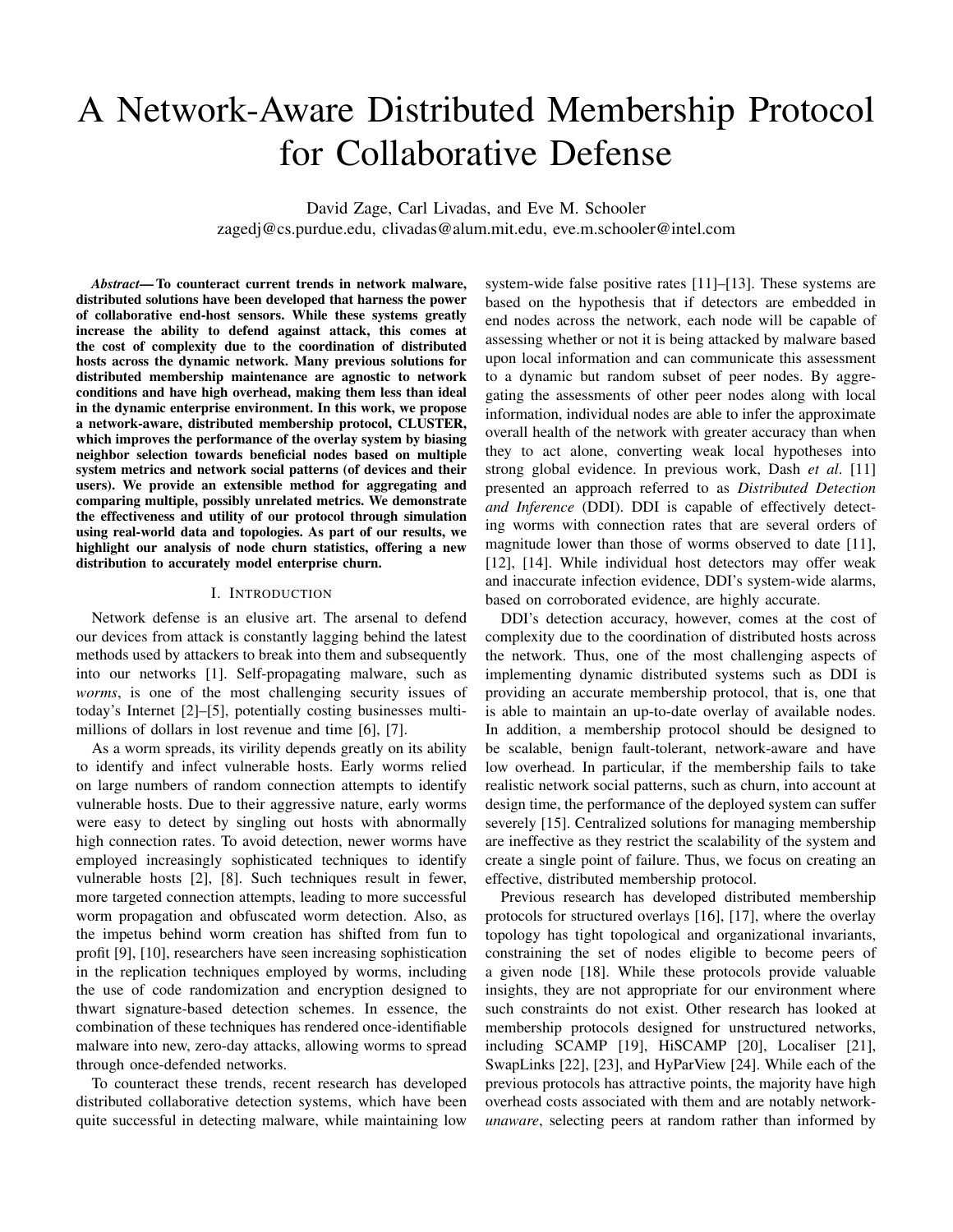network measurement data or observed patterns.

In this paper, we make the following contributions:

- 1) We propose a network-aware distributed membership protocol, CLUSTER, which is both scalable and adaptive. CLUSTER is designed to improve the performance of DDI's collaborative defense through the use of multiple system metrics based on the social patterns of the collaborative devices and of their users. The metrics are used to bias messaging decisions towards nodes with desirable attributes, improving the ability of the DDI system to quickly and accurately correlate reports from multiple nodes.
- 2) We design an extensible method for aggregating multiple, possibly unrelated metrics into a single Proximity function. The individual metrics are discretized based on distributions known *a priori* or calculated during runtime if not already known and the results are subsequently aggregated. Our method allows CLUSTER to be easily extended in the future to include other metrics defining node desirability.
- 3) We demonstrate the effectiveness of our solution through simulation using real-world enterprise traffic data, topologies, and churn rates in mitigating the effects of distributed system dynamics and maintaining high reachability with low overhead.
- 4) We highlight unexpected results from the analysis of the node churn statistics; we offer a new distribution to model enterprise churn to more accurately simulate traffic patterns when actual data is not available.

This paper is organized as follows: We present an overview of the DDI system in Section II. Section III focuses on enhancing the efficiency and effectiveness of the DDI system as a whole by incorporating a lightweight, metric-driven distributed membership protocol. We present our experimental methodology in Section IV and evaluate our new, networkaware membership protocol through simulations based on realworld data sets in Section V. We discuss related work in Section VI. Finally, in Section VII, we conclude by summarizing the results and highlight possible future research directions.

#### II. DDI SYSTEM MODEL

In this section, we provide an overview the current DDI architecture and its components.

#### *A. The Distributed Detection and Inference System*

A simplified depiction of DDI is shown in Figure 1. Hosts participating in the DDI system are embued with anomalydetecting sensors producing measurement data known as local detectors and aggregating sensors that consume this data to supply inference across time, sensors, and/or machines known as global detectors. Along with these two types of detectors, the DDI end-node architecture also includes a back-end agent that supplies membership tracking of available DDI nodes, a messaging library to support gossip-style communication between nodes, and the capability to track the performance of components in the system.



Fig. 1. A simplified depiction of Distributed Detection and Inference. On each of the hosts resides one or more local detectors and global detectors. Nodes communicate through periodic sending of messages to subsets of neighbors provided by the system membership.

#### *B. Local Detectors (LDs)*

A host may run one or more local anomaly detectors, with each detector issuing binary *local infection reports* (LRs). A LR indicates whether the host on which the local detector resides is believed to be infected. Local detectors issue their LRs based on the host's operational state, such as network traffic and processor/memory characteristics. While a number of sophisticated heuristics may be used to issue LRs, the most commonly used is based on the host's connection count. A local detector monitors the number of outgoing connections within its reporting period and if this number exceeds a particular connection threshold, it issues a positive report (*i.e.*, an infection has been detected). Otherwise, it issues a negative report (*i.e.*, a infection has not been detected).

#### *C. Local Report Dissemination*

Local detectors disseminate their LRs to one or more global detectors using a gossip dissemination scheme parameterized by a fanout  $f_L \in \mathbb{N}^+$  and a scope  $s_L \in \mathbb{N}^+$ . The gossip scheme is closely linked to the membership provided by the back-end of DDI as the membership supplies the potential gossip receivers. Upon generating a LR, a local detector sends the LR message to  $f_L$  random nodes with global detectors provided by the membership component. The LR messages contain the local detector's binary infection status, a timestamp corresponding to the time at which the report was issued, and the scope  $s_L$  of the report. Without a correctly functioning membership protocol, LR messages will not propagate through the system and the performance will be severely degraded.

#### *D. Global Detectors (GDs)*

Global detectors issue *global infection reports* based on the set of recently received LRs. Each detector maintains a cache  $C_q$  of all of the LRs received within a particular time window of  $W_g \in \mathbb{R}^{\geq 0}$  seconds. Let  $A_g$  to denote the size of this cache and  $A_g^+$  and  $A_g^-$  to denote the number of positive and negative LRs in  $C_g$ , where  $A_g = A_g^+ + A_g^-$ . In DDI, global detectors issue global infection reports using the *PosCount* inference algorithm. Thus, a global detector g issues a positive global report when  $A_g^+ > d_g$ , where  $d_g \in \mathbb{N}^+$  is the detector's PosCount threshold. Any positive global infection report constitutes a system-wide infection alarm. For more details, see [11], [12]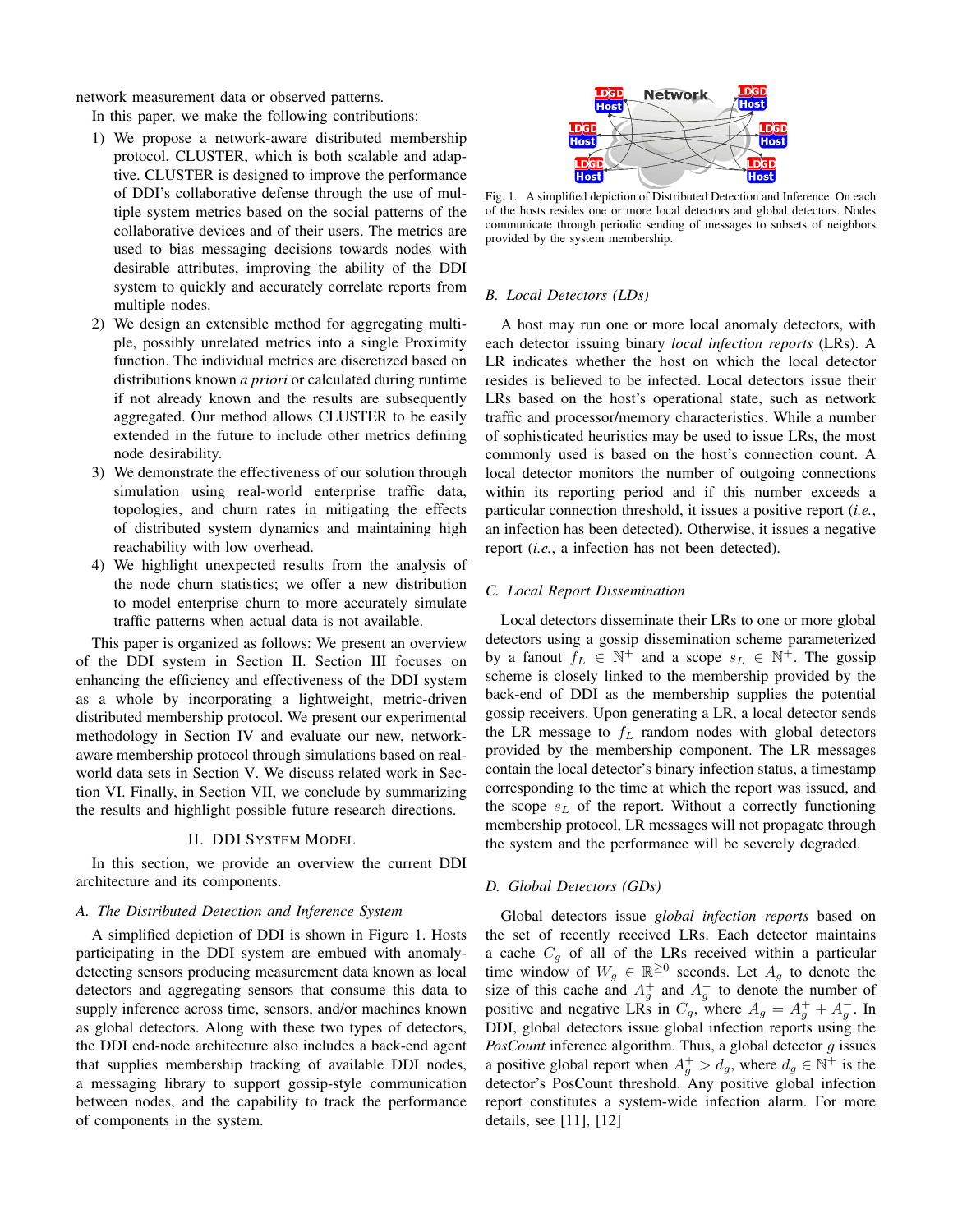#### *E. Current DDI Membership*

As mentioned earlier, the DDI membership component is critical to the proper functioning of DDI. Without an accurate membership, the LRs will not reach the global detectors, minimizing the data received during a particular time window and decreasing the probability of making correct inferences on the state of the system. The DDI system currently has two methods of providing accurate membership at each node: a centralized scheme that provides each node with entire view of the network or a decentralized scheme which provides each node with a partial view of the network.

*1) Centralized Membership:* The most basic implementation of DDI utilizes a membership scheme in which a predefined rendezvous node stores and disseminate membership information to all network participants. Whenever a node joins or leaves the network, the rendezvous node is contacted with the updated information which then disseminates the information to the rest of the network. This simple membership management scheme provides a consistent, global view of the membership. It is helpful for small networks and testing new DDI functionality since it provides a baseline of system performance and eliminates a source of randomness inherent to most decentralized membership schemes. However, this approach does not scale.

*2) Decentralized Membership:* For larger systems, the DDI system currently uses the decentralized, gossip-based membership management protocol SCAMP [19] because it offers a self-organizing subscription mechanism that is well suited to the dynamic nature of the membership. SCAMP provides each node in a system of size  $N$  with a membership view of size  $O(logN)$ . As shown in [19], SCAMP is able to maintain high messaging reliability similar to that of a centralized global-knowledge scheme. Our implementation of SCAMP uses several of the enhancements suggested in [19], including message indirection to help randomize new node subscriptions and a leasing mechanism to help re-balance view sizes. The major drawback of SCAMP is that it is agnostic to any underlying metrics or topology and thus unable to leverage the knowledge available in the network to improve the system performance. Secondly, SCAMP has a high overhead cost associated with maintaining the membership.

#### III. CLUSTER: NETWORK-AWARE MEMBERSHIP

In this section, we formulate an improved membership protocol, CLUSTER, which offers a network-aware approach to decentralized membership management. In general, many distributed membership algorithms provide a node with a random subset of the nodes in the entire network, known as a partial view. We build on the ideas proposed by Cheetancheri *et al*. [12] and Li *et al*. [14]. In CLUSTER, instead of relying on a partial view chosen completely at random, a system-defined percentage of choices for a node's view are biased based on additional *Proximity metrics* towards nodes with desirable attributes. The impetus for our protocol design lies in the fact that, by influencing the construction and maintenance of the partial view of membership, we can

significantly improve the performance of the collaborative defense provided by DDI.

In this paper, we use the terms *Proximity* and *Proximity metrics* to represent one or more metrics used to bias the neighbor selection of the membership protocol. For example, consider node selection biased by network latency. Each node's view of the membership becomes biased towards local information, allowing it to draw more accurate conclusions of what is occurring locally, as well as decreasing the need to propagate information to distant nodes. As a result, the overhead incurred by maintaining distributed membership can be greatly reduced, making the system more scalable.

In this paper, we use the Proximity metrics of network latency and node connectivity (duration of a node's time connected to the network), but could easily augment the selection with other metrics such as resource availability (power, bandwidth, cpu, memory, network interfaces), resource consumption (power, storage), social trends (usage patterns, time of day/week), node believability (to generate low false alarms), or persistence (level of continued social interactions between pairs of nodes). As the DDI framework continues to mature, we fully expect metrics representing additional social patterns and reputations (of devices and their users) to be incorporated into the system.

#### *A. Algorithm Overview*

CLUSTER is a light-weight distributed membership protocol that provides each node in the system with a partial view of the global membership. This view is maintained at each node in the form of two lists, a *SendList* of neighbors a node is responsible for sending messages to and a *ReceiveList* of neighbors from which the the node receives messages. The protocol consists of three main components: node join, node leave, and a node maintenance algorithm.

*1) Join:* When a node n initially joins the system, it contacts a well-known rendezvous node from which it receives a list of potential neighbors. The node  $n$  will then contact a random subset of the potential neighbors, which reply with further potential neighbors. Piggy-backed on all of the membership messages are the network metrics used (*e.g.*, latency and connectivity) and a freshness period denoting how long the node information is valid (discussed in Section III-A.2). Once a node  $n$  has received a set of potential neighbors, it chooses a subset of these nodes as neighbors. During this selection process, a system-defined percentage of nodes is chosen based on Proximity and the remaining are chosen at random. For each selected neighbor node, n will send a request to receive information from the node. Once a positive acknowledgement is received at  $n$ , the neighbor node will be added to n's *ReceiveList* and inversely n will be added to the neighbor's *SendList*. The node n will select neighbors until it has reached the system prescribed minimum *ReceiveList* size.

*2) Maintenance:* During normal system operation, each node will periodically check the *freshness period* for each node on its *ReceiveList*. The freshness period represents the duration of time for which the information on the *ReceiveList* is valid. If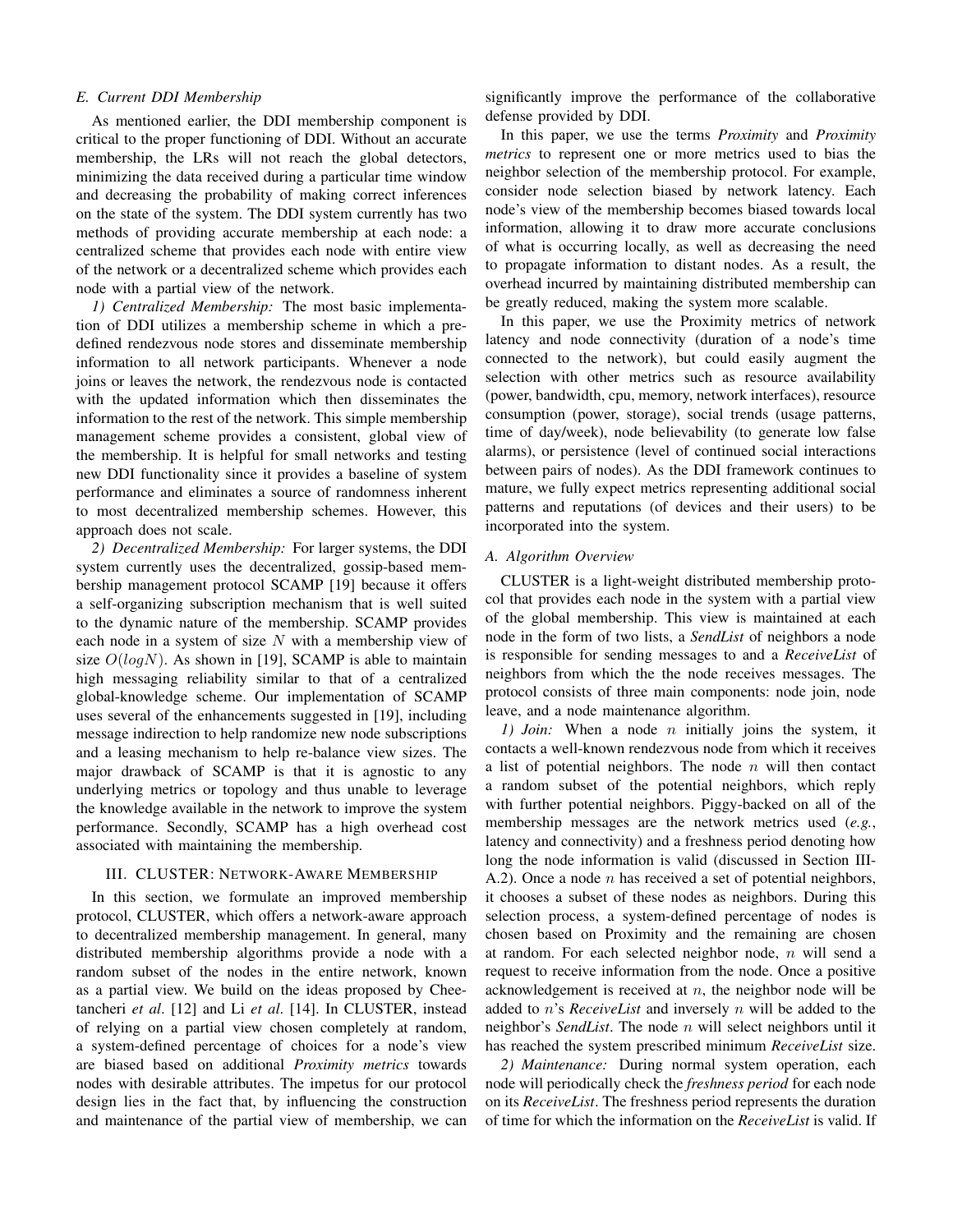the freshness period of a *ReceiveList* neighbor elapses without being renewed, the neighbor is removed and a replacement neighbor is found using a technique similar to that used during node join. To renew the freshness of the *ReceiveList*, the node maintaining the *ReceiveList* will explicitly poll the nodes on it, updating the period when a response is received. In order to decrease the overhead associated with maintaining fresh views, any message received between the nodes (not just membership messages) acts as a poll message and is used to update the freshness of the nodes. This allows the majority of CLUSTER nodes to remain quiescent during the periodic checks and greatly reduces the overhead seen in the system.

Along with periodically checking the neighbor freshness, each node checks the percentage of nodes in its *ReceiveList* selected based on Proximity. If this percentage is less than the desired system-defined percentage, the node probes its peers for possible additional neighbors and replaces a neighbor that was chosen at random with a one based on Proximity. This mechanism allows the node to optimize its *ReceiveList* over time to contain the desired fraction of nodes selected based on Proximity even as the system undergoes churn.

*3) Leave:* As with any dynamic system, nodes will eventually leave the system due to many factors such as laptop movement or shutting down at the end of the work day. When a node n leaves the system it sends a leave message to all nodes in its *ReceiveList*, informing the neighbors data no longer needs to be sent to  $n$ . No messages are required to be sent to the *SendList* as the node will be removed once its freshness period has elapsed. In order to handle ungraceful leaves, a node will also periodically check the freshness of its *SendList* (with less frequency than its *ReceiveList*), to avoid sending messages to nodes that have left the network.

#### *B. Multi-Metric Proximity Weighting*

In order to make our technique extensible and allow for the inclusion of multiple, possibly non-correlated metrics (*e.g.*, latency and node connectivity), we discretize each of the metrics into a series of values (bins) based on its distribution. Using Equation 1, where  $B$  stands for the discretization function,  $m_n$  stands for the  $n^{th}$  metric, and  $w_n$  stands for the weight associated with the  $n^{th}$  metric, the discretized values are aggregated to form a singular Proximity value which can easily be compared between nodes.

$$
B(m_1) \times w_1 + B(m_2) \times w_2 + \dots + B(m_n) \times w_n \qquad (1)
$$

For metrics which have a definable distribution such as the node connectivity (see Section IV-B), the discretization bins can be formed *a priori* based on the known distribution. For metrics such as latency, which are more variable due to their dependency on the network and network conditions, we use an adaptive scheme in which the estimated metric mean and standard deviation are used to determine the width of the bins. The width of the bins is set to the standard deviation while the initial starting bin is set to the estimated mean. In this manner, the metric comparison process adapts based on current system performance without the need for user input.

#### *C. Protocol Benefits*

Our protocol has several desirable features to highlight. First, it is straightforward to understand, making it easy to implement and extend. While the DDI framework is currently used for intrusion detection, the inclusion of other sensors and system components (such as a reputation service) necessitate a network-aware membership component that is easily adaptable. It should be noted that CLUSTER utilizes the "social" interaction patterns between devices to bias membership and this facet of our protocol will become all the more important as the system is extended to utilize ideas such as reputation between infrequently communicating nodes. Not only is our protocol extensible, it is easy to configure, only requiring a desired minimum *ReceiveList* size and percentage of nodes selected based on Proximity. In future work, we intend to have these parameters determined autonomically by the system (*i.e.*,derived through measurement and historical observation). Secondly, as we show in Section V, our protocol is lightweight, imposing very little control overhead. Finally, the CLUSTER protocol does not need extra infrastructure, such as landmarks for locality, maintaining a fully decentralized membership.

#### IV. EXPERIMENTAL METHODOLOGY

In this section, we present our methodology for the DDI simulations. We employ the ns2 simulator [25] to test the performance of the DDI system with different membership components. We discuss real background traffic patterns, churn statistics, and topologies, all derived from a large-scale corporate enterprise network. We describe the malware that is synthetically deployed. Finally, we present the experimental configuration of the DDI system, the configuration of the membership components, and the metrics we use to evaluate the effectiveness of the membership protocols.

#### *A. Background Traffic Patterns*

Our simulations are driven with real background traces collected from over 400 end-hosts in the Intel corporate enterprise network spanning 5 weeks of time. During the simulations, each node chooses a random trace file from which to replay outbound traffic. The destination addresses of the packets in the traces are mapped to nodes in the simulated topology and the packets are sent to them. To preserve realism, the starting points of the trace files are aligned (*e.g.*, an experiment may begin at 9am on a Monday in all trace files), to preserve the diurnal patterns found in the enterprise.

#### *B. Modeling Enterprise Node Churn*

Along with realistic traffic patterns, node joins and leaves are based on the real connectivity patterns of the users participating in the network traces. As DDI is designed to be a persistent system in the distributed environment, we analyzed the traffic patterns for periods of 1 week and greater. The node connectivity patterns form heavy-tailed distributions, with the average amount of time a node is connected to the network being just under 6 hours, but with a median connection time of only 117 minutes. This causes a moderate amount of churn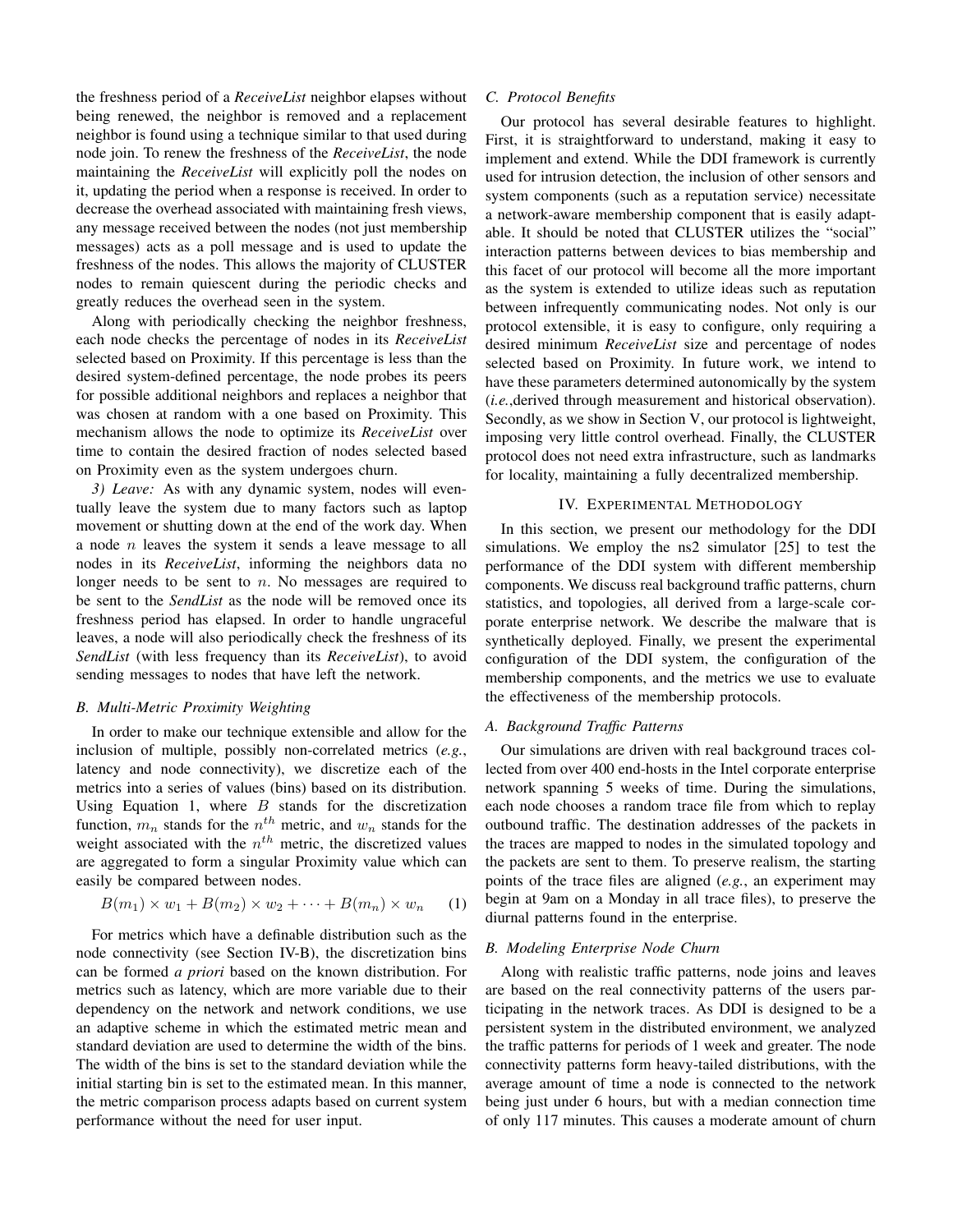in the system, with an average of ten nodes per minute joining or leaving the network.

Similar to other research, we find that the join pattern of enterprise end-host nodes can be accurately modeled as a Poisson process with a  $\mu = 6$ , irrespective of the length of time. However, contrary to popular assumptions, we find that the Pareto distribution that is often used to model node connectivity [26] does not accurately fit our enterprise data. We find, irrespective of the number of weeks, that node connectivity can be accurately represented by a Weibull distribution, seen in Figure 2, with the scale parameter  $\eta = 12900$ , the shape parameter  $\beta = 0.56$ , and the location parameter  $\gamma = 0$ . This implies other simulations can accurately model the social patterns of end-nodes in a large enterprise network by using a Weibull distribution instead of the Pareto distribution for node connectivity.



Fig. 2. Distribution of Actual Node Connectivity

#### *C. Topology*

For the majority of our experiments, we use a "star" topology incorporating 100 nodes that communicate with each other through a central router. In order to determine the effects of real-world latencies on the membership protocols, the roundtrip time (RTT) between nodes is modeled on latencies seen in the high performance network of the NLANR Active Measurement Project [27]. Every node is infectable when it is connected to the network. This simplified topology helps to isolate the differences between memberships and provides comparable baseline numbers.



Fig. 3. Example of an enterprise campus network.

We also utilize the enterprise topology shown in Figure 3, which is based on the construction of a typical Intel enterprise campus network. Inside the enterprise network, there are one or more buildings linked by a networking device (*e.g.*, switch). Inside each of the buildings are multiple networked floors, with each floor containing several subnetworks. These subnetworks consist of a set of end-user nodes, each running the DDI system. Our simulation topology consists of 3 buildings with 2 floors per building. Each of the floors contain 3 subnetworks with 6 end-user nodes for a total of 108 DDI nodes and 56 networking devices (e.g. routers or switches) in the network.

#### *D. Worm Model*

We presume the background traffic is "clean" and introduce worm traffic by superimposing an actual (albeit synthetic) worm whose propagation follows a discrete SI epidemic model [28]. At a random point in time, a randomly selected node is *infected* with a worm instance. Thereafter, every 10 seconds each infected node attempts to infect other nodes by randomly generating a target address. The success of finding another infectable node in the network is determined by an *address density* parameter. For our simulations, we use an address density of  $1/10000$ ; thus, 1 in 10000 addresses is a valid infectable node.

#### *E. DDI Configuration*

In all of our simulations, each node is instrumented with a local detector and global detector. Each local detector issues local reports based on its background and worm traffic. In particular, each local detector inspects outgoing packets and keeps a count of the number of outgoing connections within a 50 second sliding window. Every 10 seconds, the local detector issues a local report by inspecting the number of outgoing connections. When the node is not infected, the local detector issues a positive local report when the number of outgoing connections is greater than 4; otherwise, it issues a negative local report. Thus, a node issues a false positive local report when the number of connections in the background traffic exceeds this connection threshold. Once the node becomes infected, the local detector always issues positive local reports, irrespective of the number of connections. In our simulations, we use a scope  $s_L = 1$  and fanout  $f_L = 1$  to disseminate reports to neighboring nodes provided by the DDI membership.

Global detectors cache the local reports received within a sliding time-based observation window of  $W_G = 20$  seconds. Every 10 seconds, each global detector inspects its cached local reports. Instead of running one simulation for each PosCount threshold  $d_g$ , we instrument global detectors to report the fraction of positive to total local reports within their cache. Thus, post-simulation, we can determine the time-todetection and the infection level at detection for any threshold d<sup>g</sup> chosen *a posteriori*. We obtain the empirical global false positive rate (GFPR) for a threshold  $d_g$  by running a very long simulation without a worm; we estimate the system FPR as the ratio of the number of system alarms to total number of global detector periods simulated.

For each experimental configuration, we run 20 simulations. Each simulation is 4 weeks in length, with the worm beginning prorogation during the 3rd week. In one of the simulations, the worm is disabled in order to obtain an empirical system FPR. The remaining 19 simulations have identical configurations, but their results differ due to the variability in the formation of the membership, variability in how the infection spreads, and the randomness inherent in the local report dissemination.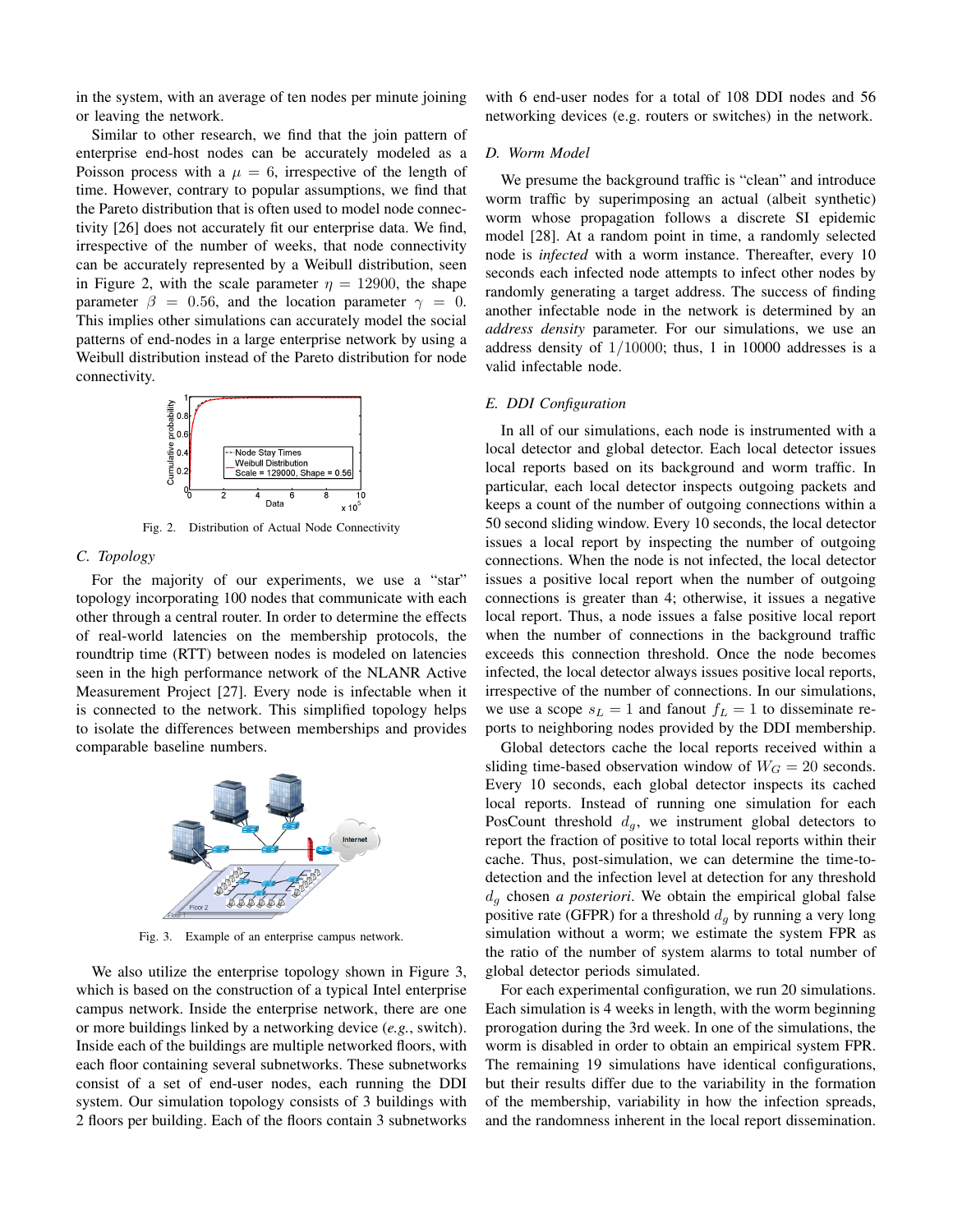#### *F. Membership Configuration*

We configure all of the membership protocols to use a freshness period of 10 seconds to allow for fair comparison between the membership types. CLUSTER is configured to use a desired minimum *ReceiveList* size of 10 and we vary the percentage of nodes chosen based on Proximity as described in the results below. As discussed in Section III-B, we use the equation  $B(l) \times 1.0 + B(nc) \times 1.0$  to compute the Proximity value of a node, where latency  $(l)$  and the node connectivity (nc) are each weighted by a factor of 1.0.

#### *G. Performance Metrics*

In order to quantitatively compare the performance of the DDI system and its respective membership components, we use the following metrics:

- Infection Level is the average percentage of nodes that is infected by the worm at the time-of-detection.
- Global False Positive Rate (*GFPR*) is the average number of times per week a system-wide infection alarm is issued when the system is *not* infected.
- System Overhead is the average amount (in Mb) of membership control data sent and received at each DDI node per second.
- Reachability is the percentage of nodes that can be contacted (possibly through more than one hop) from a randomly chosen DDI node. Ideally, the membership protocol should have a reachability of 100.

#### V. EXPERIMENTAL RESULTS

#### *A. DDI System Performance Using CLUSTER*

The CLUSTER protocol can use multiple metrics to determine node Proximity. We begin by using only latency and vary the percentage of node selected based on Proximity. We can see from Figure 4(a), that while the infection level is low for all of the CLUSTER percentages, the results are indiscriminate and do not show any percentage of CLUSTER to be superior. This is due to the churn inherent in the environment which causes the views of the nodes to be in constant flux, making it harder for the nodes to accurately correlate local reports. Based on this assessment, we incorporate node connectivity into the Proximity calculation.



(a) Proximity Using Latency Only (b) Proximity Using Latency and Node Connectivity

Fig. 4. DDI system performance on a star network using different percentages of nodes chosen by different Proximity measures.

As seen from Figure 4(b), using CLUSTER with the inclusion of node connectivity in the neighbor Proximity calculations significantly improves the system performance. The inclusion of the extra network knowledge is able to improve DDI system performance compared to random neighbor selection (*i.e.*, CLUSTER 0%). As the percentage of neighbors chosen based on Proximity increases, the DDI system is able to detect the worm at lower infection levels while maintaining a low *GFPR*. Intuitively, as the percentage increases, nodes have a greater focus on their local area while keeping a modicum of random connections farther out in the network to maintain global perspective. There are diminishing returns for higher percentages (75% and 90%) of Proximity nodes, in which nodes focus almost exclusively on local information, missing global context and incurring higher *GFPR* and infection levels than the median value of CLUSTER.

#### *B. Comparison of CLUSTER and other Membership Protocols*

We now look at the system performance of DDI using each of the different membership protocols and their associated overhead. Based on the results presented in Section V-A, we compare the existing protocols versus CLUSTER 50%, where half of the nodes are chosen based on Proximity, since this setting exhibited up to 3 times fewer nodes infected at the time of detection and an order of magnitude fewer false alarms.



Fig. 5. DDI System performance on a star network comparing CLUSTER to other membership types.

We can see from Figure 5 that the CLUSTER-based system has the lowest infection level while maintaining a *GFPR* of less than one false alarm per week. By taking advantage of both latency and node connectivity to bias the node selection, the system is able to accurately correlate the local reports, detecting the malware at a lower infection than the DDI system using the other membership types.

| TABLE I                        |
|--------------------------------|
| <b>DDI MEMBERSHIP OVERHEAD</b> |

| Membership Type | Overhead (Mb/sec) | Reachability $(\%)$ |
|-----------------|-------------------|---------------------|
| Centralized     |                   | 100                 |
| <b>SCAMP</b>    |                   | 100                 |
| <b>CLUSTER</b>  | רו ו              | 100                 |

Next, we analyze the overhead required to maintain the different membership schemes for the DDI system. From Table I, we can see that each scheme is able to maintain a reachability of 100%. In order to achieve this high level of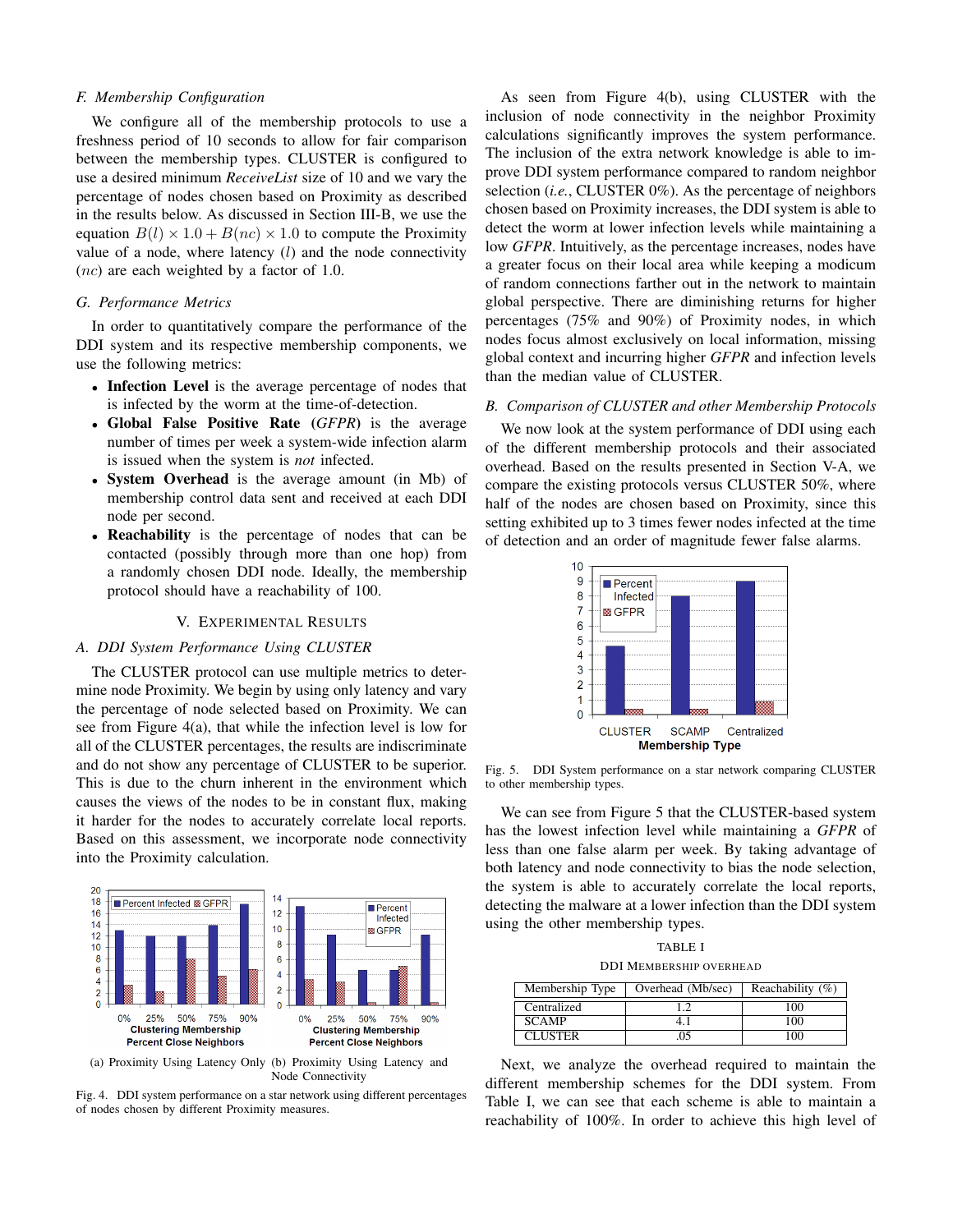connectivity, both SCAMP and the centralized membership protocol require a significant amount of network bandwidth. The overhead in SCAMP comes from the constant need to renew the partial views at each node while the overhead for the centralized scheme results from the aggregation of information at the centralized server and the subsequent dissemination of it to all the nodes for each membership change. As CLUSTER is designed for dynamic systems, it requires just over 50Kb of membership overhead due to its ability to minimize the need for liveness messages and to take advantage of locality to minimize the number of hops messages traverse.

#### *C. Effect of Network Topologies on DDI System Performance*

We have shown that CLUSTER is able to improve the performance of the DDI system on an artificial network topology. To more accurately simulate the deployment of DDI in an enterprise environment, we study the impact of realworld inspired enterprise network topologies, such as that depicted in Figure 3, on the performance of the DDI system using different membership mechanisms.



Fig. 6. DDI system performance on a realistic enterprise network.

We can see from Figure 6 that network topology has a large impact in the function of the DDI system. The nonuniform topology makes it easier for the malware to spread through the network while avoiding detection, which can be seen as a general increase in infection level regardless of the membership type utilized. With this in mind, we note the CLUSTER-based system is able to outperform both of the other membership schemes, resulting in 24% and 46% fewer nodes infected and 67% and 58% lower *GFPR* when compared with SCAMP and Centralized, respectively.

Not only is the CLUSTER-based system able to provide the lowest infection level, it is able to maintain 100% reachability using 0.053 Mb/s membership overhead, which is only a .7% increase when compared to the star topology overhead. This is not the case for the SCAMP-based system, which is only able to maintain reachability to 90% of the network. When the scope of the messaging and the frequency of updates for SCAMP were updated to better match the enterprise environment as opposed to the star, the SCAMP-based system was able to maintain full reachability. However, the infection level did not improve and the membership overhead was over 8Mb/s, two order of magnitude greater than CLUSTER.

By using a membership that is network-aware and takes into account the effects of node connectivity when selecting potential neighbors, the DDI system is able to accurately correlate the information from local peers and identify the malicious activity. This is especially evident in the more realistic setting of the enterprise network where multiple subnetworks and longer paths are present.

#### *D. Churn in the DDI System*

As we noted earlier, taking into account node connectivity when designing and testing systems is critical to successful real-world deployment [15]. As we have been working with the DDI system, one of the most interesting conclusions we draw, similar to that of Varun *et al*. [29], is that when design for, churn can actually *improve* the performance and reliability of the system. In DDI, churn acts as a randomization factor, allowing nodes to slowly discover new, potentially better neighbors as nodes re-join the network. As nodes join and establish peer connections, the messages exchanged in the network between nodes act to update the freshness of the partial views of the network, avoiding the need for explicit polling for liveness to be performed. In this manner, the system performance can be improved while much of the overhead associated with churn is converted into useful work. Secondly, in the context of malware and worm propagation, churn actually makes the network more robust to attack. This is due to the intuitive fact that nodes which are not currently connected to the network are not vulnerable to attack. While tangential to this research, this finding has implications for enterprise computer management. For example, if an employee is not needing remote access to a computing resource, its is in their best interest to remove the machine from the network.

#### VI. RELATED WORK

In this section, we provide an overview of the previous research in two areas related to our work: membership protocols and modeling node behavior in distributed systems.

#### *A. Distributed Membership Protocols*

Recently, there has been increasing interest in membership protocols for unstructured distributed systems. SCAMP is a self-organizing peer-to-peer membership service which provides each node in a system of size  $N$  with a membership *view* of the network with a size  $O(logN)$ . SwapLinks [22], [23] is a membership service that uses random walks to build unstructured overlays designed to balance the load experienced at each node. While both systems are able to create reliable distributed memberships, they differ from our system since they are agnostic to network-locality information. The authors of SCAMP have also proposed HiSCAMP [20], a hierarchical membership protocol in which close nodes are grouped into clusters and clusters are themselves recursively grouped into clusters, with each cluster running SCAMP. HiSCAMP has high overhead-costs stemming from the organization and synchronization of clusters. Localiser [21] is a maintenance protocol which uses the Metropolis-style algorithm to achieve node balance and localization on unstructured membership overlays. Localiser is only applicable to existing overlays and has high overhead due to adjustment operations performed to